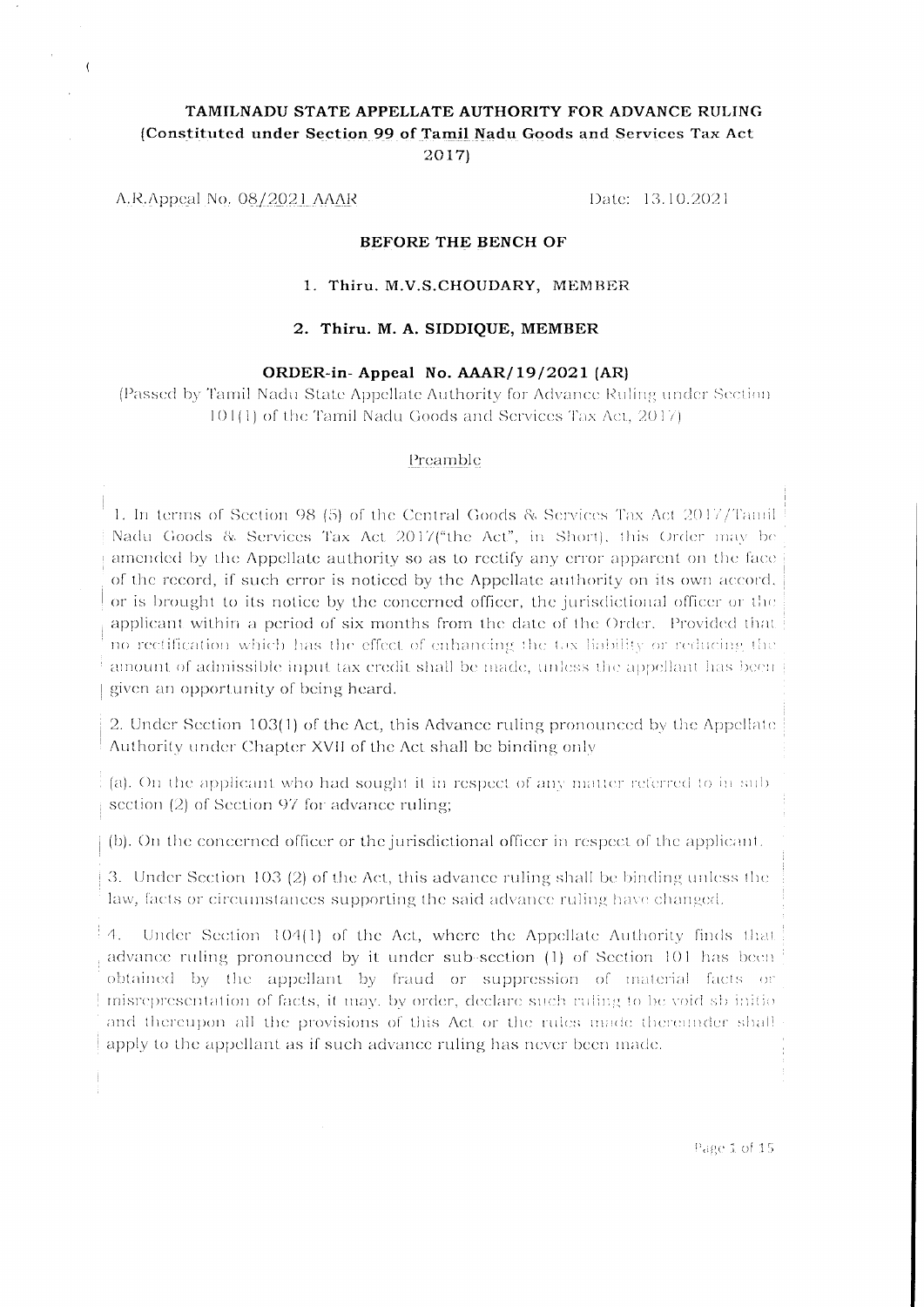| Name and address of the appellant $\mid M/s$ . Unique Aqua Systems, |                                                                         |
|---------------------------------------------------------------------|-------------------------------------------------------------------------|
|                                                                     | 26, Sri Sakthi Nagar Main Road,                                         |
|                                                                     | Arumbakkam, Chennai 600106.                                             |
| GSTIN or User ID                                                    | 33AADFU9240M1ZV                                                         |
| Advance:<br>Ruling<br>Order<br>which appeal is filed                | against Order No.09/AAR/2021 Dated:<br>30.03.2021                       |
| Date of filing appeal                                               | 14.07.2021                                                              |
| Represented by                                                      | Advocates of M/s Swarny Associates                                      |
| Jurisdictional Authority-Centre                                     | North Commissionerate                                                   |
| Jurisdictional Authority State                                      | The Assistant Commissioner (ST)                                         |
|                                                                     | Arumbakkam Assessment circle                                            |
|                                                                     | Whether payment of fees for filing Yes. Payment of Rs. 20000/ made vide |
| appeal is discharged. If yes, the challan No.RBIS $21073300218004$  | dated                                                                   |
| amount and challan details                                          | 14.07.2021,                                                             |
|                                                                     |                                                                         |

At the outset, we would like to make it clear that the provisions of both the Central Goods and Service Tax Act and the Tamil Nadu Goods and Service Tax Act are the same except for certain provisions. Therefore, unless a mention is specifically made to such dissimilar provisions, a reference to the Central Goods and Service Tax Act would also mean a reference to the same provisions under the Tamil Nadu Goods and Service Tax Act.

The subject appeal has been filed under Section 100(1) of the Tamilnadu Goods & Services Tax Act, 2017/Central Goods & Services Tax Act 2017 by M/s. Unique Aqua Systems (herein after referred as the Appellant), having their registered office at No.26, Sri Sakthi Nagar Main Road, Opp to Metro Rail Pillar 93, Arumbakkam, Chennai 600106 are engaged in Operation and Maintenance of High Quality Treated Drinking Water Plant and are registered under GST vide Registration No. 33AADFU9240M1ZV. The appeal is filed against the Order No. 09/AAR/2021 Dated: 30.03.2021 passed by the Tamil Nadu State Authority for Advance ruling on the application for advance ruling filed by the appellant.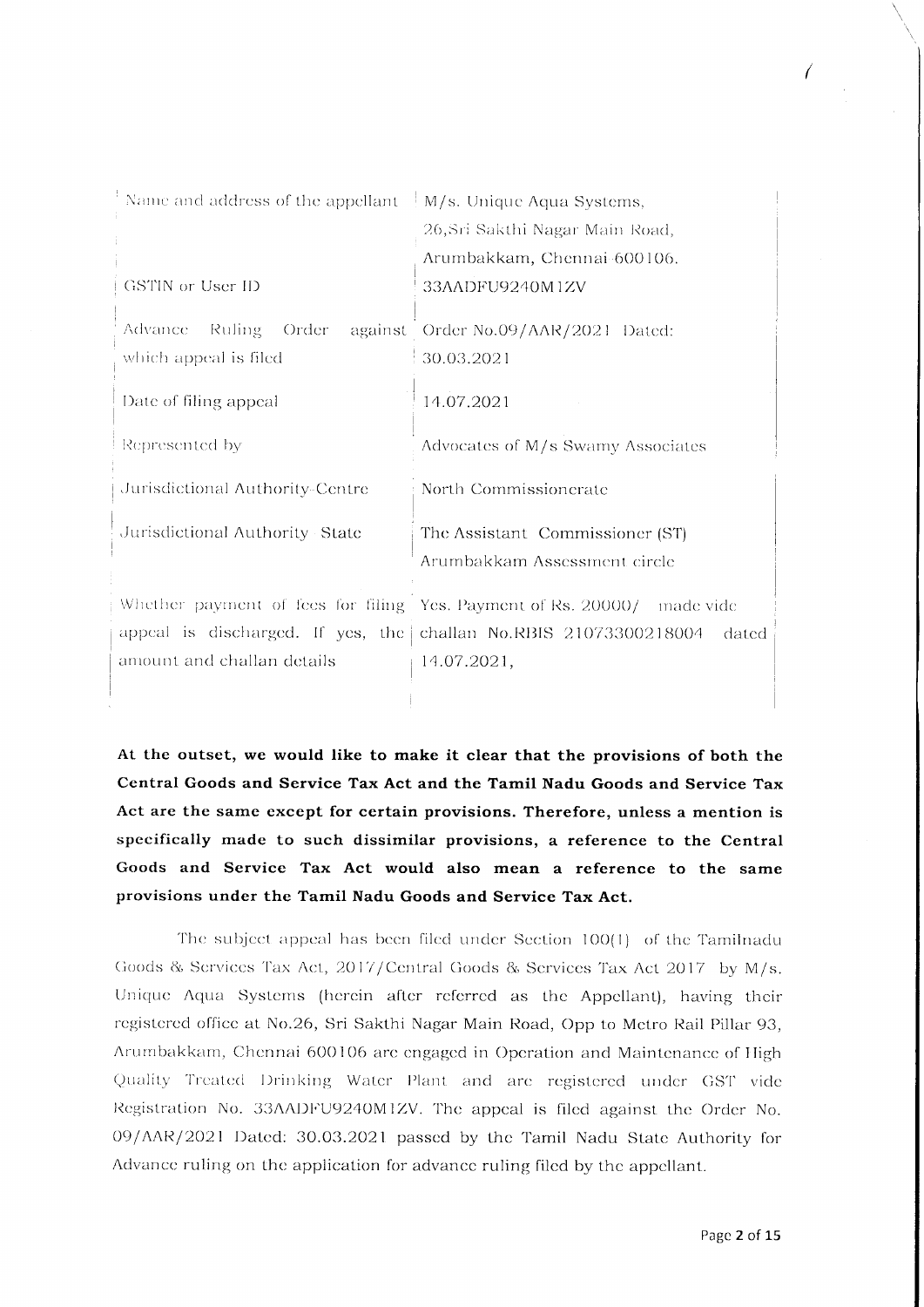$\overline{ }$ 

 $2.1$ The Appellant has stated that they have entered into a contract with the Greater Chennai Corporation based on which they have been awarded with the project of Supply, Installation, Commissioning & Operation and Maintenance of High Quality Treated Drinking Water Plant (RO Plant) for the "Amma Kudineer (Drinking Water Plant) Project". As per the Contractual conditions of work order, they have supplied, installed and commissioned high quality drinking water plants at different locations as required by the Greater Chennai Corporation (herein after referred as "GCC") on the land allotted to them. They have been provided with raw water and electricity free of cost for the operation and maintenance of the drinking water plant to dispense treated water to the General Public. The consideration for the above-mentioned service is paid on a fixed cost & a variable cost based on the quantity of treated water dispensed to the General Public. The beneficiaries are identified by GCC based on their residential status of the Ward in which the water treatment plant is located. The treated water is distributed by way of smart card issued by the appellant to the beneficiaries identified by GCC.

 $2.2$ The applicability of benefit of exemption under Serial No. 3 of the Notification No.  $12/2017$ -CT (rate) dated  $28.06.2017$  for the service provided is the issue on which advance ruling was sought by them. They had submitted that the government as empowered under Section 11 of the CGST Act 2017, exempts supply of services vide Notification No. 12/2017 Central Tax (Rate) dated 28.06.2017 as amended from time to time and one of such exemptions is provided to pure services provided to the Central Government, State Government or Union Territory or Local Authority or a Governmental Authority at Sl.No.3 of the said Notification. It could be seen that only supply of services for a consideration without involvement of supply of goods can be termed as pure services and in the present case, no supply of goods is involved as the applicant is only providing an operation and maintenance service to GCC for dispensing treated water to the general public for consideration and hence the service provided by the applicant is a pure service.

2.3 The appellant has stated that in order to avail the benefit of the above mentioned exemption, they have to satisfy the following two conditions:

(1) The Service recipient should be Central Government or State Government or local authority or a Governmental authority or a Government Entity.

Page 3 of 15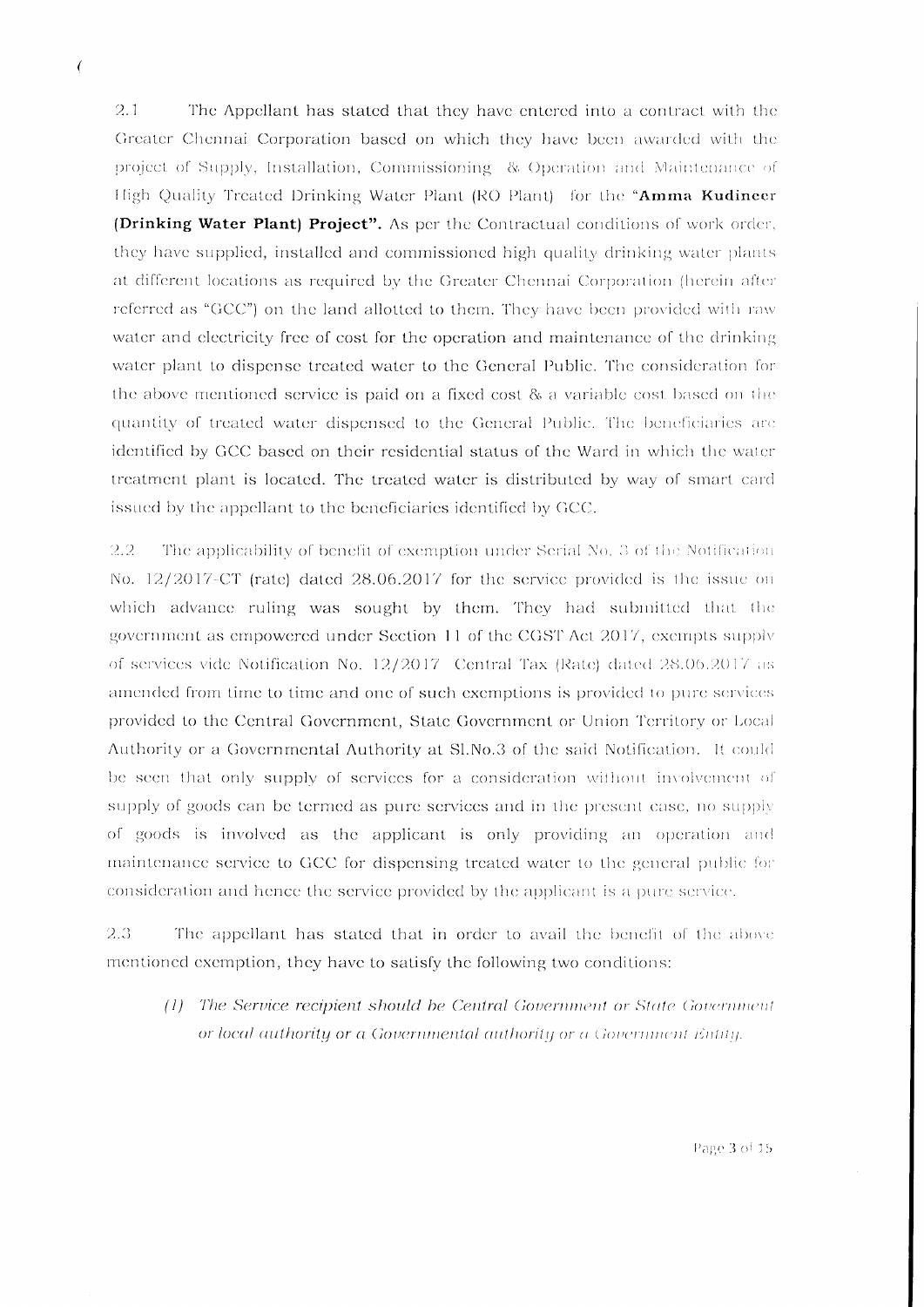# $(2)$  It should carry out any function entrusted to a Panchayat under article 243G of the Constitution or to a Municipality under article 243W of the Constitution

In the Instant case, it could be seen from the contract that the service is provided to the Greater Chennai Corporation i.e Municipal Corporation of the city of Chennai. The Greater Chennai Corporation is established in India on the 29th September 1688 and it is wholly owned and under the control of the Tamil Nadu Government. As per entry no. 5 of the Twelfth schedule, the functions entrusted to the Municipality includes "Drinking Water" and "Water supply for domestic, industrial and commercial purposes" which are being undertaken by them based on the contract entered with GCC and thus the second part of the condition mandated under No. 3 of Notification No. 12/2017 Central Tax (Rate) dated 28.06.2017 is also satisfied.

 $2.4$ Further the appellant has placed reliance on the recent ruling given by the Authority for Advance Ruling in Gujarat in the case of M/s. A B Enterprise reported in 2020 TIOL 143 AAR GST wherein it is held that applicant will be eligible to claim exemption benefit under Sr.No.3 of Notification No. 12/2017  $CT(R)$  dated 28.06.2017 for pure services provided to local authorities when they are provided by way of any activity in relation to any function entrusted to a Panchavat under Article 243G of the Constitution of India or in relation to any function entrusted to a Municipality under Article 243W of the Constitution of India. In view of the above, the applicant has submitted that, the service provided by them by way of treating the water supplied to it by GCC against consideration received from GCC and dispensing treated water to the general public as directed by GCC is a pure service provided to the local authority by way of activity in relation to functions entrusted to a Municipality under article 243W of the Constitution and hence they are cligible for exemption provided under No. 3 of Notification No. 12/2017 Central Tax (Rate) dated 28.06.2017.

#### 3. The Appellant had sought Advance Ruling on the following questions:

Whether the Services provided by the applicant to the recipient i.e. The Greater Chennai Corporation is a pure service provided to the local authority by way of activity in relation to functions entrusted to a Panchayat under article 243G and Municipality under article 243W of the Constitution and eligible for benefit of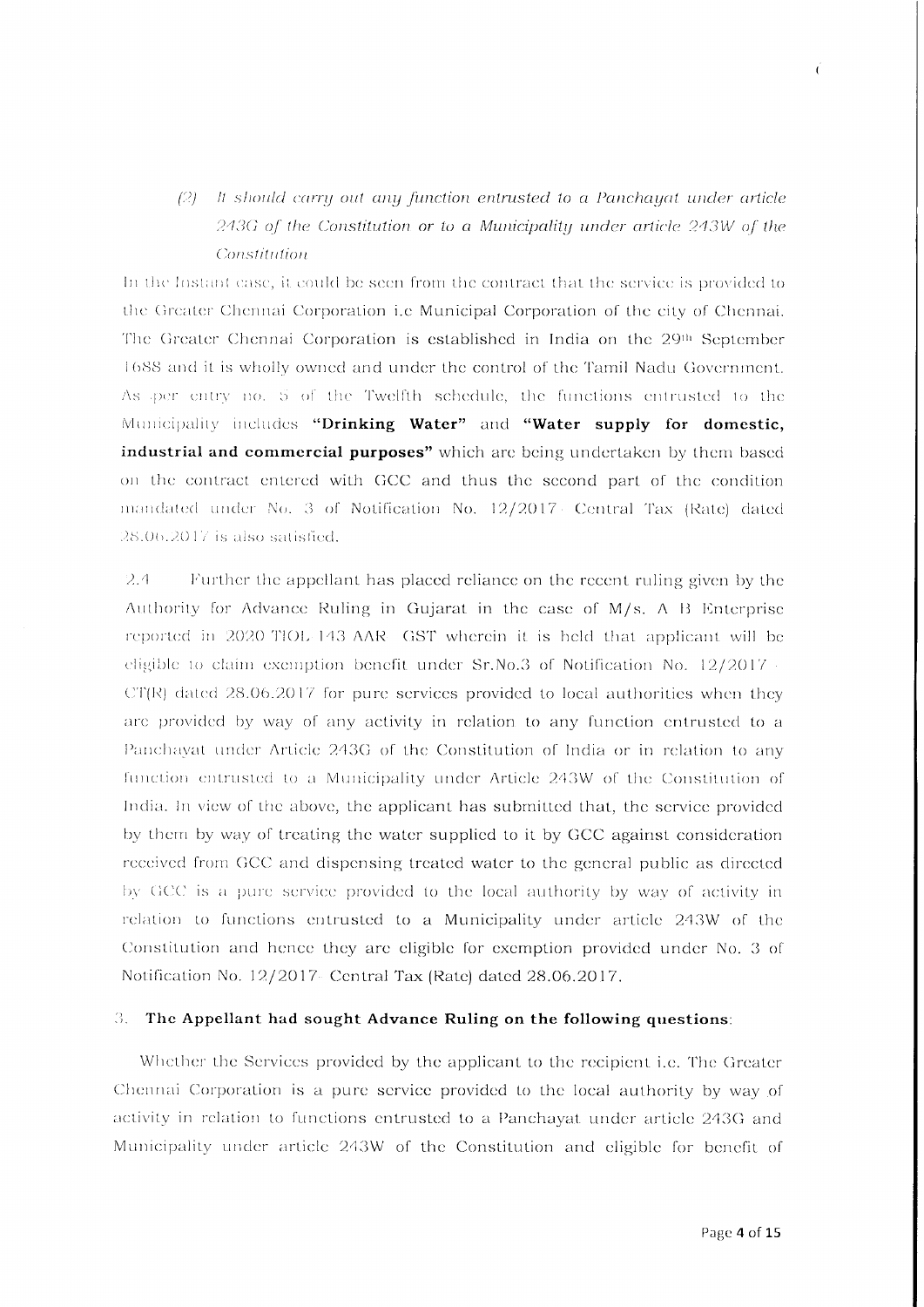exemption provided under Serial No. 3 of Notification No. 12/2017 Central Tax (Rate) dated 28.06.2017?

#### 4. The AAR pronounced the following rulings:

 $\overline{ }$  $\epsilon$ 

> The Supply provided by the applicant to the recipient i.e. The Greater Chennai Corporation based on the agreement to provide RO Plant and undertake O & M of the same, being not a "Pure service" but a composite supply of goods & Services, they are not eligible for benefit of exemption provided at Serial No. 3 of Notification No. 12/2017 - Central Tax (Rate) dated 28.06.2017

# 5. Based on the above decision, the Appellant has filed the present appeal. The grounds of appeal are paraphrased as follows:

The appellant wish to submit that the above ruling issued by the Authority for Advance Ruling (AAR) is not sustainable in law and liable to be set aside for the following grounds.

In para 7.4 of the impugned order, the AAR has referred to the Tender floated by the Greater Chennai Corporation bearing No. P.D.T.D.C. No. A1/0481/2016 **(Page Nos. 42 to 63)** and observed that the scope of the work involves, supply, installation and commissioning of the Reverse Osmosis Plant, issue of smart card to beneficiaries, updating various information in the software, supply of treated water to beneficiaries, by way of running the Plant. The AAR has observed that since the supply, installation and commissioning of the Water Treatment Plant is also involved in the contract, it cannot be considered as a "pure service". The AAR observed that the supply, installation and commissioning of the Plant and  $O$  & M of the same are awarded together and they constitute a composite supply. The AAR further observed that even if the Supply, Erection, commissioning and installation of the plant and  $O$  & M of the plant are considered as separate activities, the  $O$  & M activity also involves supply of purified water (which is goods) to the beneficiaries through vending machines; supply of Smart cards, which is again goods; and hence the activity cannot be considered as "pure services" for claiming exemption. Accordingly, the AAR has come to the conclusion that the appellant is not entitled for claiming the above exemption from payment of GST.

In so far as the three locations, for which the contract was awarded to the appellant, the supply, installation and commissioning of the RO plant was completed by the appellant much before introduction of GST (appropriate VAT has

Page 5 of 15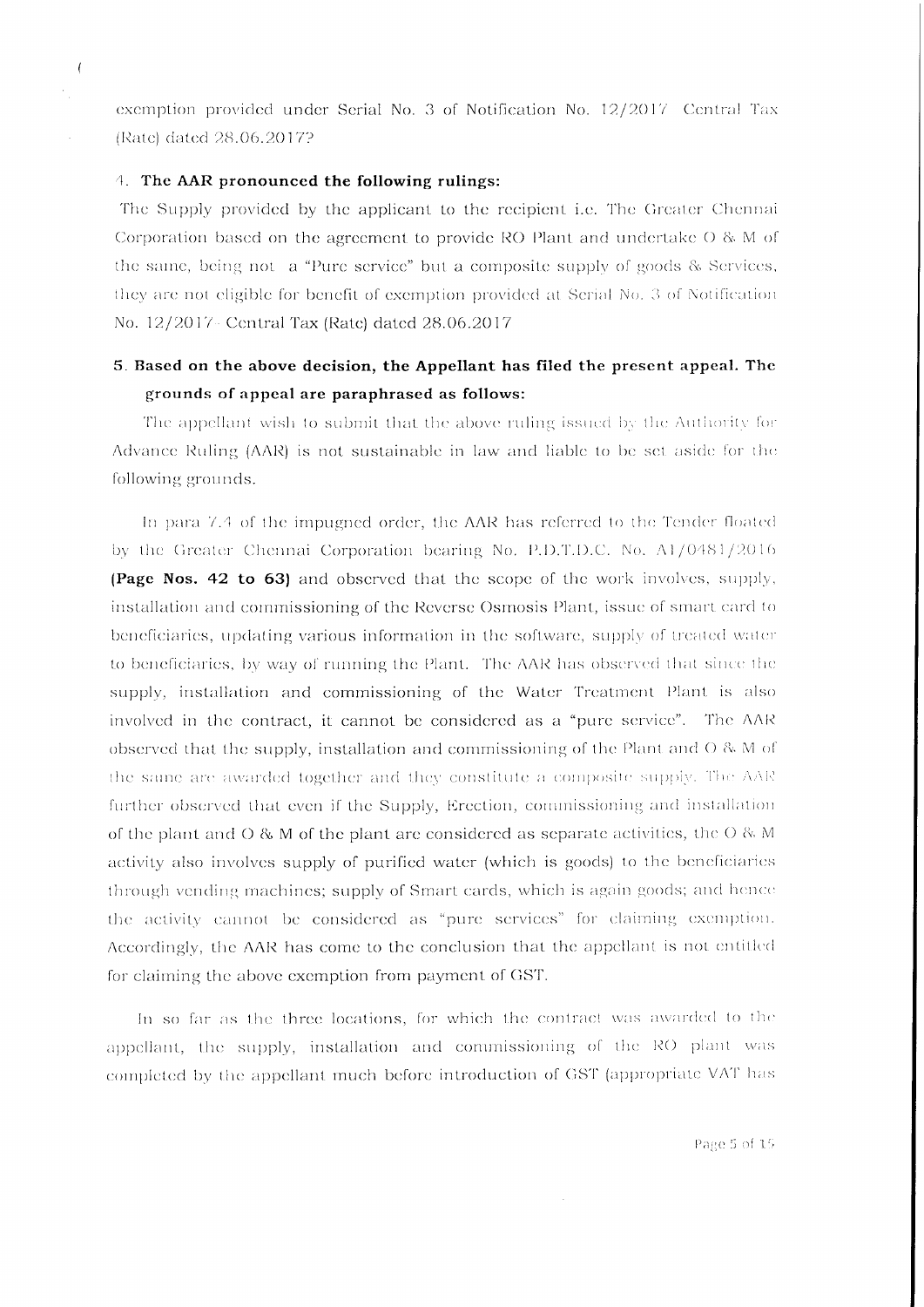been paid) and only the Operation and Maintenance work was being done by the appellant, during the period July 2017.

When the project of supply of treated drinking water to the poor section of the population was introduced, the RO plants have to first be set up and Operation and Maintenance of the same shall also be taken up. Once the RO plant is set up, thereafter it requires only operation and maintenance and the said operation and maintenance work alone was awarded to various parties. Wherever new locations are added, the RO plant has to be first set up and thereafter operation and maintenance has to be carried out. It is also clear wherever tenders are floated for (i) Supply, erection, Commissioning of RO plants and (ii) operation and maintenance of the same, the scope of these work were separately identified along with separate value. There are instances, where the appellant did not get the supply contract, but only O & M contract when such O & M Contracts were floated separately for subsequent periods.

From the above narration of facts, the scope of work undertaken by the appellant comprises of the following.

 $(i)$ Where the supply, installation and commissioning was completed by the appellant prior to introduction of GST and  $O$  & M was being undertaken by the appellant during the period after 01.07.2017.

Where both works, viz., the supply, installation and commissioning  $(ii)$ and  $O$  & M was being undertaken by the appellant after 01.07.2017, under distinct contracts awarded.

Where only O & M work was awarded to the appellant after  $(iii)$ 01.07.2017, in respect of existing RO plants.

The AAR has come to the conclusion wherever the contracts involve both (i) supply, installation and commissioning of RO plants and (ii) Operation and maintenance of such plants, the exemption under S.No. 3 of Notification 11/2017 could not be claimed, in as much as the scope of work of the appellant involves supply also and it is not "pure service" as contemplated in S.No. 3 of Notification 11/2017. The AAR has observed that the work undertaken by the appellant in pursuance of the contracts awarded to them are composite in nature, where the supply, installation and commissioning part and O & M Part, cannot be vivisected and since such composite supply, is not "pure service" but also involves supply,

 $\overline{1}$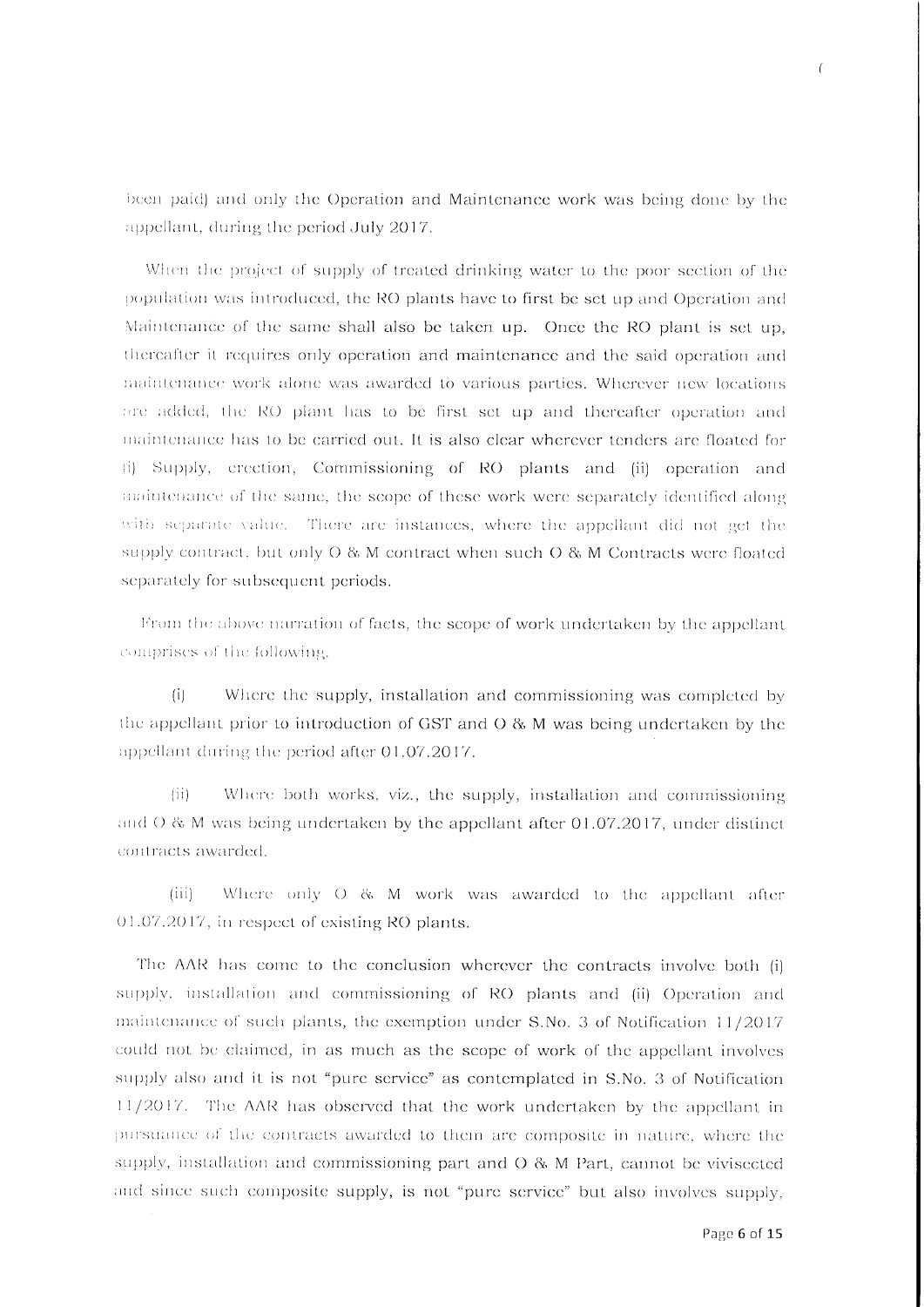installation and commissioning of RO plant, the benefit of the exemption is not entitled.

 $\overline{1}$ 

In this connection, the appellant wish to submit that in respect of those contracts, where the supply, installation and commissioning was undertaken and completed prior to 01.07.2017 and O & M work was being carried out after 01.07.2017, such activities cannot be treated as a "composite supply" as defined under GST law, in as much as the CGST Act, which came into force from 01.07.2017 cannot be made to apply retrospectively, so that the activities undertaken prior to 01.07.2017 would determine the rate of tax or exemption available under the GST law. In such cases, what is relevant is only the activities undertaken after 01.07.2017 and if the said activity is a "pure service" as envisaged in S.No.3 of Notification  $12/2017$ , the benefit of exemption shall be extended. A supply, which has been made prior to 01.07.2017 and assessed as per the law prevailing during the time, cannot once again be assessed, by treating it as a composite supply, along with the activities undertaken post 01.07.2017.

The above two activities, viz., (i) Supply, installation and commissioning of RO plant; and (ii) Operation and Maintenance of the same have to be treated individually for the purpose of assessment under GST law and the rate of tax and eligibility for exemption have to be considered independently. While supply of various equipment and commissioning and installation thereof could be considered as a composite supply, the operation and maintenance of such equipment cannot be treated as forming part of the composite supply.

Further, wherever the Supply, installation and commissioning has been completed prior to 01.07.2017, the benefit of exemption for the  $\sigma$  & M carried out after 01.07.2017 cannot be denied by considering the activity of supply, installation and commissioning, which has been completed prior to 01.07.2017, as part of the composite supply along with the O & M undertaken post 01.07.2017 as it would amount to giving retrospective effect to the GST law.

Further, the AAR has also held in para 8.2 of the impugned order that even if it is considered that the supply of RO plant and  $O$  & M of such plant are two different supplies, the appellant is supplying purified water through the vending machines to the beneficiaries; issue smart cards to the beneficiaries; and these water and smart card are goods; and also provides various services and hence the activities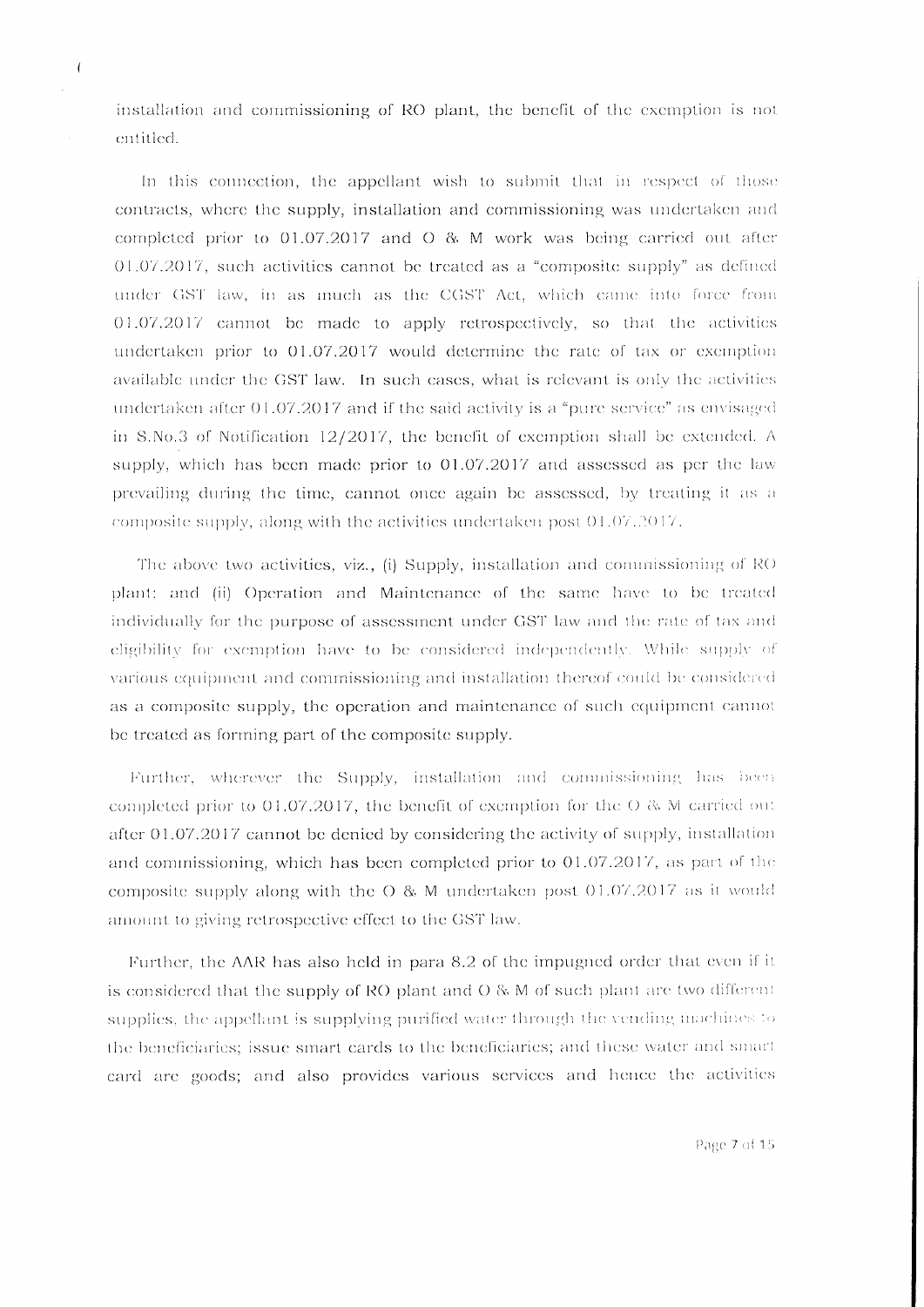undertaken by the appellant are not "pure services" and for this reason also the appellant is not entitled for exemption.

In the instant case, the raw water is supplied by GCC, which is treated by the appellant, by operating and maintaining the RO plant set up for this purpose and as per the directions of GCC, the treated water is supplied to the beneficiaries, who are identified by the smart cards issued to them. It may be observed that the scope of supply in the hands of the appellant is treatment of the water, by operating the RO plant, ensuring proper maintenance of the RO plant and distributing such water to the beneficiaries. The water does not belong to the appellant, but the same is made available to the appellant by GCC. The fact that the treated water is distributed to the beneficiaries by the appellant, would not make the services supplied by the appellant to GCC as not being pure services, as no transfer of property in goods is happening from the appellant to in favour of GCC. The raw water is the property of the GCC, which is treated and distributed to the beneficiaries by the appellant. Further, the issue of smart card is part of the Supply contract and not part of the O & M contract, as can be observed from the tender documents.

Without prejudice to the above, the appellant also wish to submit that with effect from 25.01.2018, S.No. 3A has been introduced in Notification 12/2017 Central Tax (Rate), vide Notification 2/2018 Central Tax (Rate) Dt. 25.01.2018, which reads as,

| (1) | (2) | (3)                                                              | (4) | (5) |
|-----|-----|------------------------------------------------------------------|-----|-----|
|     |     | "3A Chapter Composite supply of goods and                        | Nil | Nil |
|     | 99. | services in which the value of supply of                         |     |     |
|     |     | goods constitutes not more than 25 per                           |     |     |
|     |     | cent. of the value of the said composite                         |     |     |
|     |     | supply provided to the Central                                   |     |     |
|     |     | Government, State Government or                                  |     |     |
|     |     | Union territory or local authority or a                          |     |     |
|     |     | Governmental authority<br>$\overline{\text{or}}$<br>$\mathbf{a}$ |     |     |
|     |     | Government Entity by way of any                                  |     |     |
|     |     | activity in relation to any function                             |     |     |
|     |     | entrusted to a Panchayat under article.                          |     |     |
|     |     | 243G of the Constitution or in relation                          |     |     |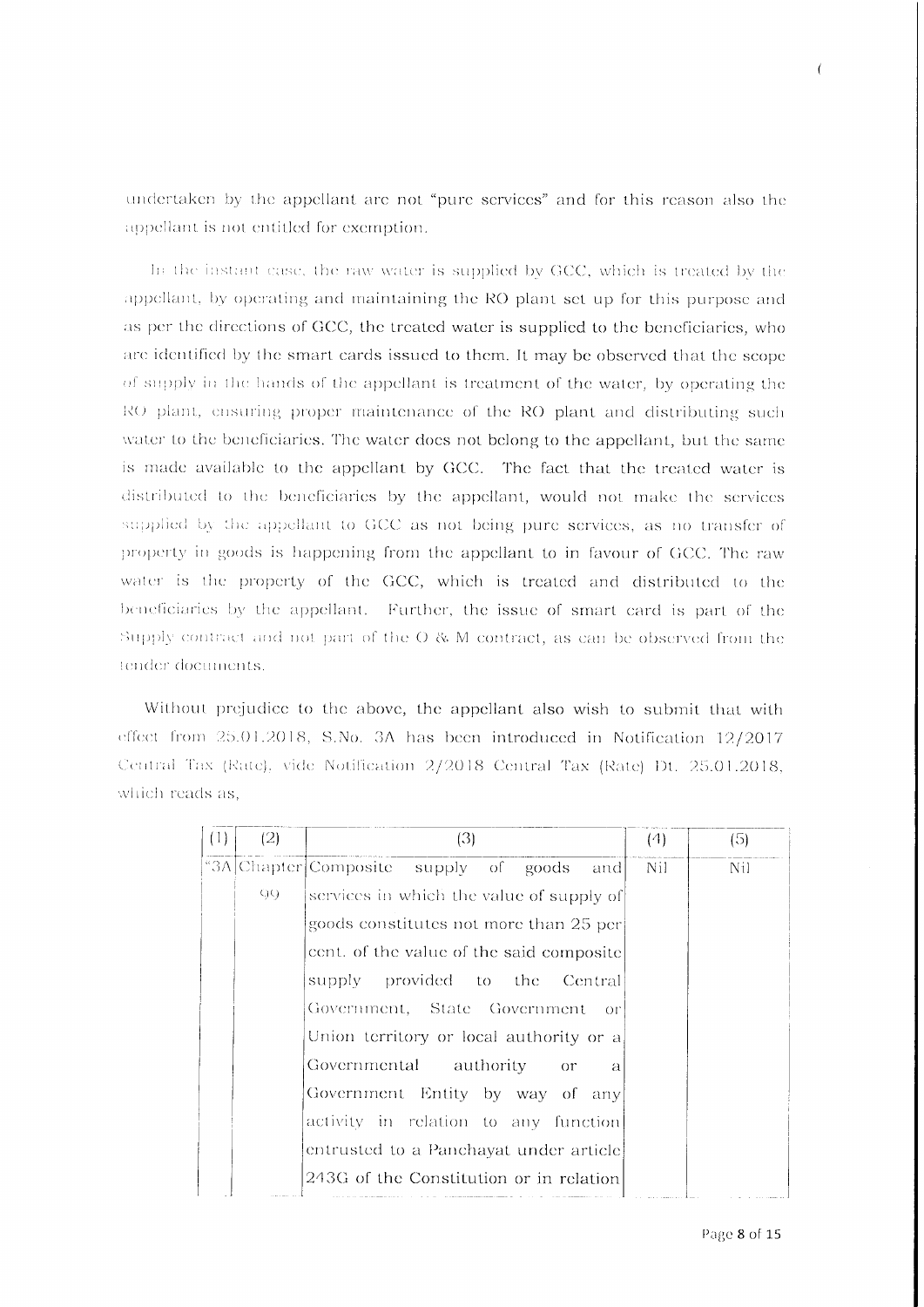| any function entrusted to              |
|----------------------------------------|
| Municipality under article 243W of the |
| !Constitution.                         |

The appellant submitted that they are entitled to the benefit of this exemption from 25.01.2018, as even assuming that there is involvement of goods in the activities as observed by the AAR, the value of such goods can never be greater than 25% of the value of the supply of O&M services.

For all the above reasons, the appellant submits that the appellant is not entitled to claim exemption from payment of GST vide S.No. 3 of Notification 12/2017 Dt. 28.06.2017 is not at all sustainable in law. Accordingly, the appellant wish to make the following prayer before the Hon'ble Appellate Authority for Advance Ruling.

#### **6.PERSONAL HEARING:**

 $\sqrt{ }$ 

The Appellant was granted Virtual personal hearing through Digital Mode as required under law before this Appellate Authority on 23-09-2021. The Authorized representatives of the Appellant Tvl. G. Natarajan, Advocate of the appellant company appeared for hearing. They reiterated the written submissions and emphasized that in respect of the contract for supply, Installation, Commissioning and O & M of RO plant, only the O & M portion falls in the GST regime and only this portion is relevant to consider the same as pure service. He also stated that under the O & M activity, there is no transfer of property in goods made to the GCC.

#### 7.Discussion:

The representative of the applicant contended that the contract signed in  $7.1$ 2016 comprised two components, namely, supply installation and commissioning of high-quality treated drinking water plants and operation and maintenance for five years. The supply of goods, which is involved only in the first component, was completed prior to the introduction of GST. Post-GST, only O&M contract is operational. What is relevant to GST is only O & M contract. This component does not entail any supply of goods, and is therefore pure service. The scope of service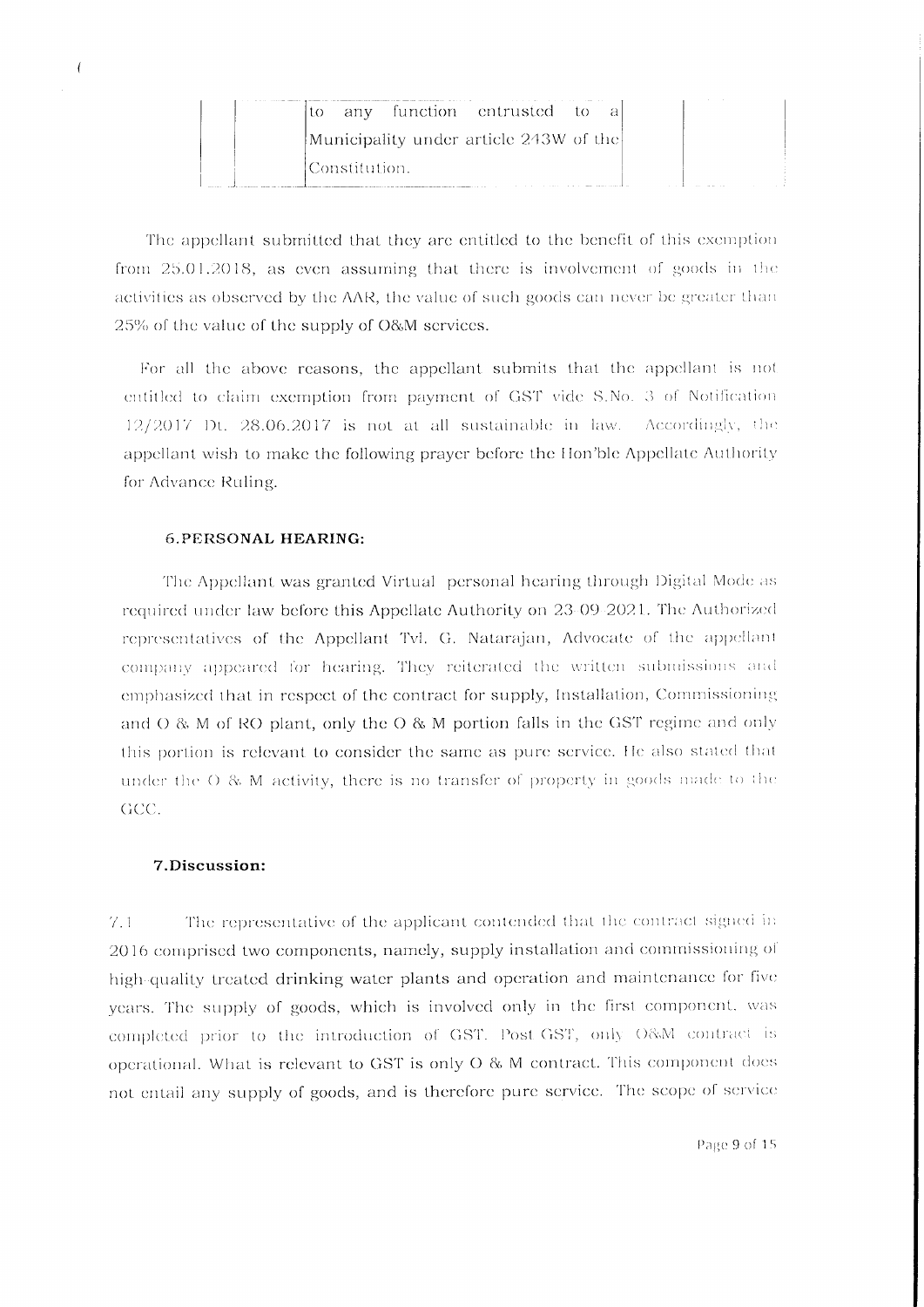does not include supply water, as a good, as the ownership of water is always with the corporation. The nature of supply is akin to job work. Smartcard supplied to beneficiaries remains the property of the applicant, and therefore is not a supply of goods either. He contended that the view taken by the advance ruling authority that the supply made by the applicant to the GCC is a composite supply is not correct.

The moot question to be answered now is whether the supply by the applicant to the GCC is a composite supply, as has been ruled by AAR.

#### 8. Findings as per SGST Member:

One line of argument of AAR has been that the applicant has entered into a composite contract of supply of RO plant along with the maintenance of the said plant for a period of five years, and at present, the applicant is undertaking the  $O$  & M of the plant. AAR has also stated that it is not that the RO plant can be supplied by one contractor and the O & M of the same can be done by any other contractor, in as much as the tender is floated for both together. In other words, its view is that as long as both components, namely supply of the plant and  $O$  & M, are part of one contract, executed consequent to one tender, they are inseparable, and therefore composite supplies.

AAR has also taken an alternate line of argument, that in as much as smart cards have been issued to the consumers by the applicant, there has been supply of goods also, and therefore, it is not a pure service. This has been counted correctly by the applicants' representative during the hearing that in as much as the smart cards continued to be the property of the applicant, there is no transfer of goods involved. This argument of AAR therefore cannot be upheld.

Now coming back to the first line of argument, the main issue is whether two or more supplies in one contract should necessarily be a composite supply or a mixed supply.

The definition in section  $2$  (30) states that composite supply means of supply consisting of two or more taxable supplies, which are naturally bundled and supplied in conjunction with each other in the ordinary course of business, one of which is a principle supply. Similarly, section 2(74) states that mixed supply

 $\left($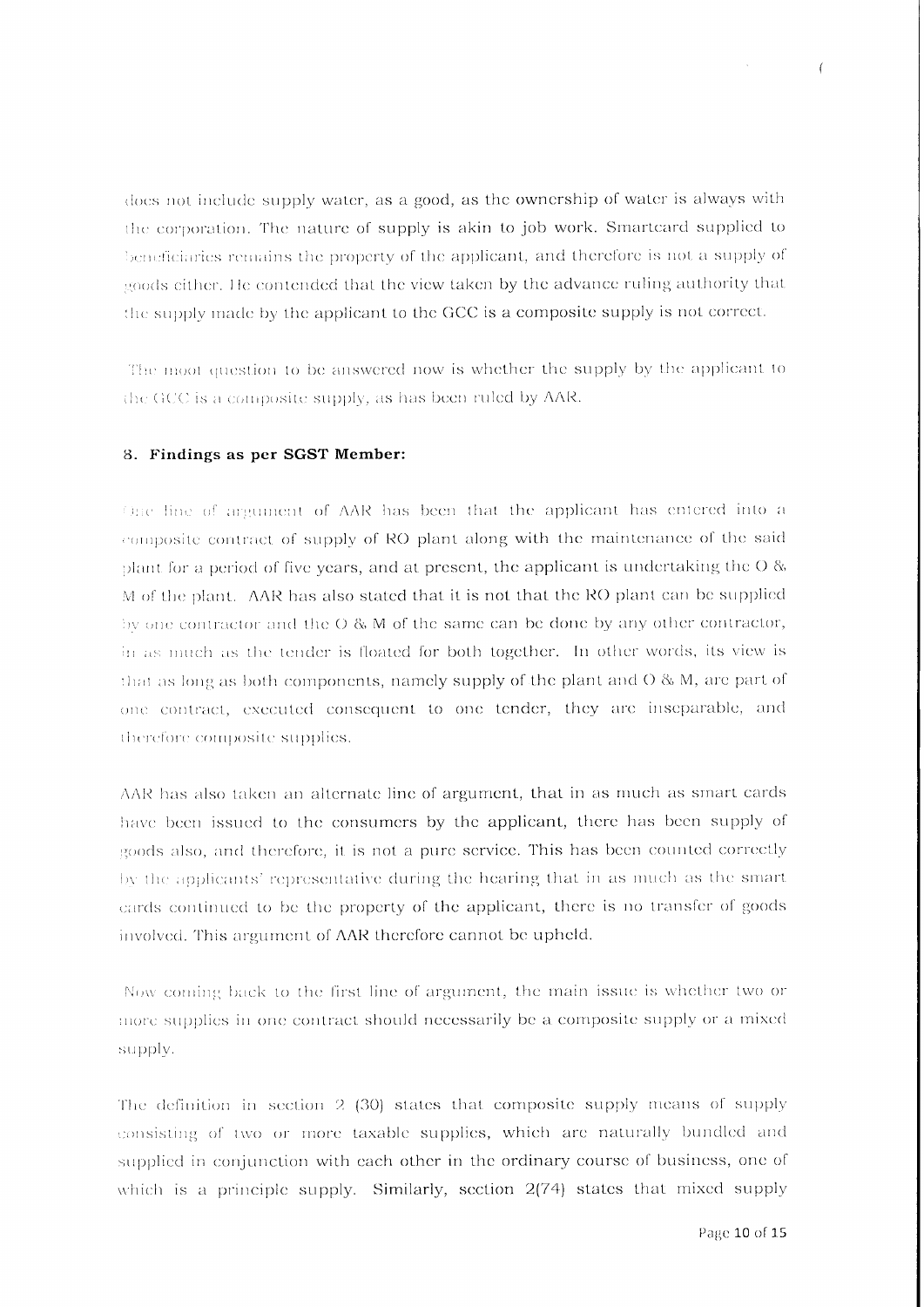means two or more individuals supplies made in conjunction with each other for a single price where such supply does not constitute a composite supply.

In either case, it is evident that the constituent supplies of either the composite supply or a mixed supply should be made together, and not at substantially different points of time. The time of supply of individual constitute supplies should be same or at least close to each other.

Just because two or more supplies are part of one contract, they need not form either composite supply or a mixed supply. For instance, if in a contract, it is agreed that the supplier would supply hundred cars now, and another 50 bicycles a year later, each of the two constitute supplies would constitute distinct supplies, and this would be a case of a multiple supply, which is neither a composite supply nor a mixed supply. This is because the times of supply of each of the two constant supplies are significantly different, and the tax would be levied at the relevant rates applicable at the relevant two times of supply.

In the present case, in as much as the contract provides for separate payment terms for supply and installation, and for O & M, and the times of supply of the two are distinctly different, they will have to be treated as two distinct supplies in one contract, not constituting either a composite supply or a mixed supply. Each of the two supplies will have to be taxed at relevant rates. Therefore, it is not material whether the supply and installation is made prior to or after the introduction of GST. Either way, O& M component of the contract will have to be treated as a district supply, and taxed accordingly. In this case, it can be inferred now that this component is a pure service, and therefore must be taxed accordingly.

This service, being supply of water, would also squarely fall within the serial number 3 of notification number 12/2017, and will therefore be exempt from tax.

### 9. Findings as per CGST Member:

 $\overline{(\ }$ 

I respectfully differ from the opinion of my learned brother Member above. I find that the interpretation of the State Member is that

 $\star$  the supplies to be composite or Mixed, the Time of supply of the individual constituent supplies should be the same or at least close to each other and since in the present the contract provides for separate payment terms for

Page 11 of 15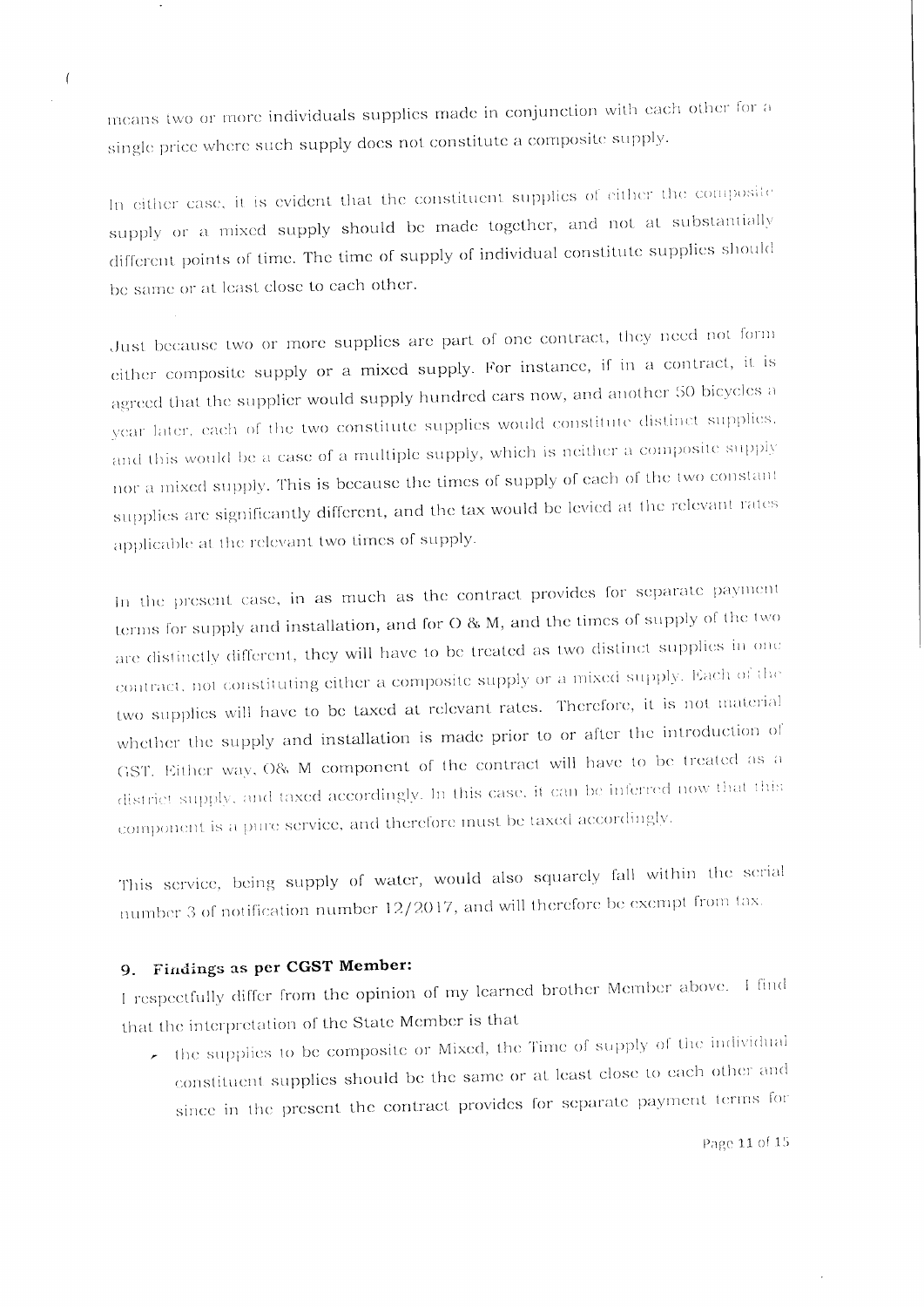supply and Installation and for O & M, and the time of supply of the two are distinctly different, they will have to be treated as two distinct supplies in the contract, not constituting either a composite supply or a mixed supply.

Further, as it has been demonstrated that the O & M can be awarded independently, the  $O$  & M are a separate supply, not artificially divided but naturally distinctive.

Therefore, this service, being supply of water, would fall within the serial number 3 of Notification No. 12/2017 and exempt from tax.

Section  $2(30)$  states that composite supply are those which are naturally bundled and supplied in conjunction with each other in the ordinary course of business. The term 'conjunction' is not defined in the GST Law and as defined in Legal terms as per the 'Conjunctive Law and definition' as available in USLegal.com| is

'Conjunctive means joined together or combined. In grammar it refers to words like "and, since" etc which connect one word to another word or one proposition to another proposition.

For example, a conjunctive obligation refers to an obligation composed of multiple performances that can be separately rendered or enforced. It is an obligation in which several objects are connected by 'and 'and not 'or.'

In the case at hand, the contractual obligation as exhibited vide the documents in respect of the contract furnished before the Original Authority is for Supply, Installation, Commissioning followed by Operation & Maintenance for a period of 5 Years allotted vide the Tender floated by the Greater Chennai Corporation bearing No. P.D.T.D.C. No. A1/0481/2016 i.e., the applicant has originally sought to clarify the applicability of exemption at Sl.No. 3 to Notification No.  $12/2017$  C.T.(Rate) in respect of the 'O & M supply' made under the contract by which they are to supply RO Plant and undertake  $O$  & M for a period of five years following such Commissioning. In the said situation, there is an obligation composed of multiple performances that can be separately rendered and the appellant is obligated to perform both the Supply, Installation, Commissioning of the RO Plant 'and' Operation & Maintenance of the RO Plant for 5 years after commissioning. Therefore these supplies are in 'Conjunction' and are 'Composite Supplies'. The definition of 'Composite Supply' do not state that the 'Time of Supply' of individual constituent supplies should be the same or at least closer to each other. The contention that the O&M portion of the contract has only transitioned into the GST Regime and therefore only that portion which has transitioned into GST is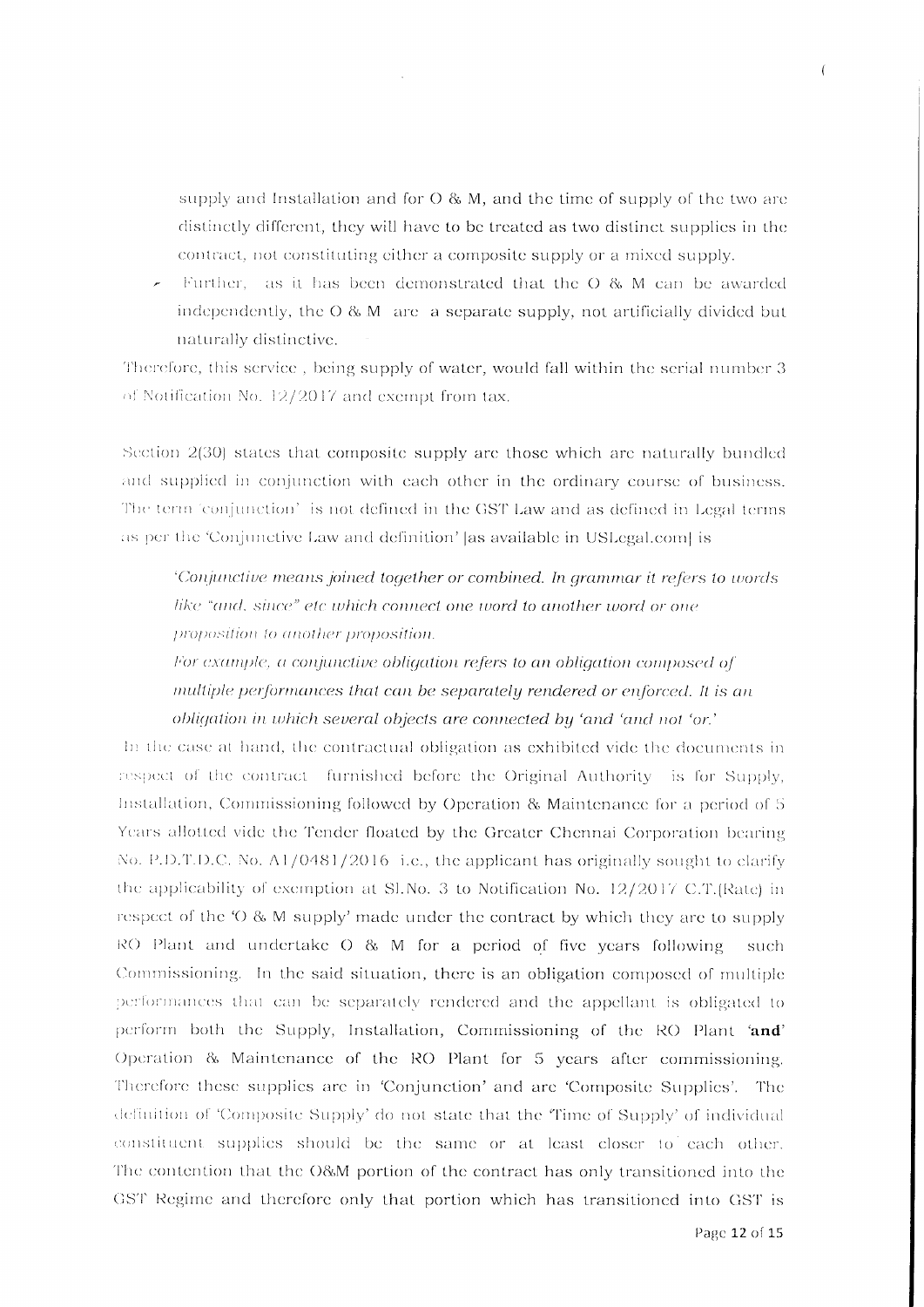relevant is not legally tenable. Change of taxation regime do not change the nature of the contract and only the measure/levy undergoes change. A Contract and the intentions of the parties to the contract can be understood only on reading the contracts as a whole as held by Hon'ble Apex Court in a number of Cases. In the subject contract, the appellant is vested with the works of supply, Installation, Commissioning and 'O&M' of the plants for 5 years, therefore the intention of GCC, the recipient of the 'supply' vide this contract agreement is that the appellant is to Supply, install the RO Plant in the designated places, Commission it, Operate the Plant which involves undertaking purification of the raw water supplied free of cost by the GCC and dispense the purified water to the beneficiaries designated by GCC(i.e., to whom the smart cards are issued by the appellant), undertake Maintenance of the Installed plant along with providing relevant security. As has been established, the work allotted is a rate contract, i.e, it has defined rates for each part of the work. This do not make the various obligated supplies distinct. Even considering the argument that the 'O & M' of the RO Plant which alone has transitioned to GST Regime is relevant for arriving at the type of 'Supply' in the impugned contract, it is seen that the RO Plants are Installed in the designated places where it is Commissioned, i.e., attached to earth and in such cases they are 'Immovable Properties'; the Maintenance of such plants, which involves transfer of property in goods (whether as goods or in some other form) are 'Works Contract' as defined under Section 2(119) of the GST Act. Furthermore, as seen from the rates annexed to the tender document, 'Supply of RFID Cards during the 'O & M' period (Over and above the initial supply of 500 nos per location) is rated at Rs. 55/card, i.e., the appellant is obligated to supply RFID Cards to the beneficiaries, for supply of the purified water. The appellant has not furnished any documentary evidence to show that there is no transfer of property in such Cards supplied by them in favor of GCC during the O & M Period and that the property rests in them only. In the absence of any evidentiary proof to hold that there is no transfer of property in goods, there is no merit in the claim of absence of transfer of property in goods involved in supply of such RFID Cards undertaken during the 'Operation'. Subsequently, the 'Operation' involves supply of water on undertaking 'Purification process by Operating the Plant' and 'Supply of RFID Cards' therefore is not a supply of 'Pure Service'. For the above reasons, even the 'O & M' part of the subject contract is not supply of Pure Services'. Therefore, the appellant are not eligible for

exemption at Sl.No. 3 of the Notification No. 12/2017 C.T.(Rate) dated 28.06.2017.

In respect of cases,

 $\mathbf{r}$ 

Page 13 of 15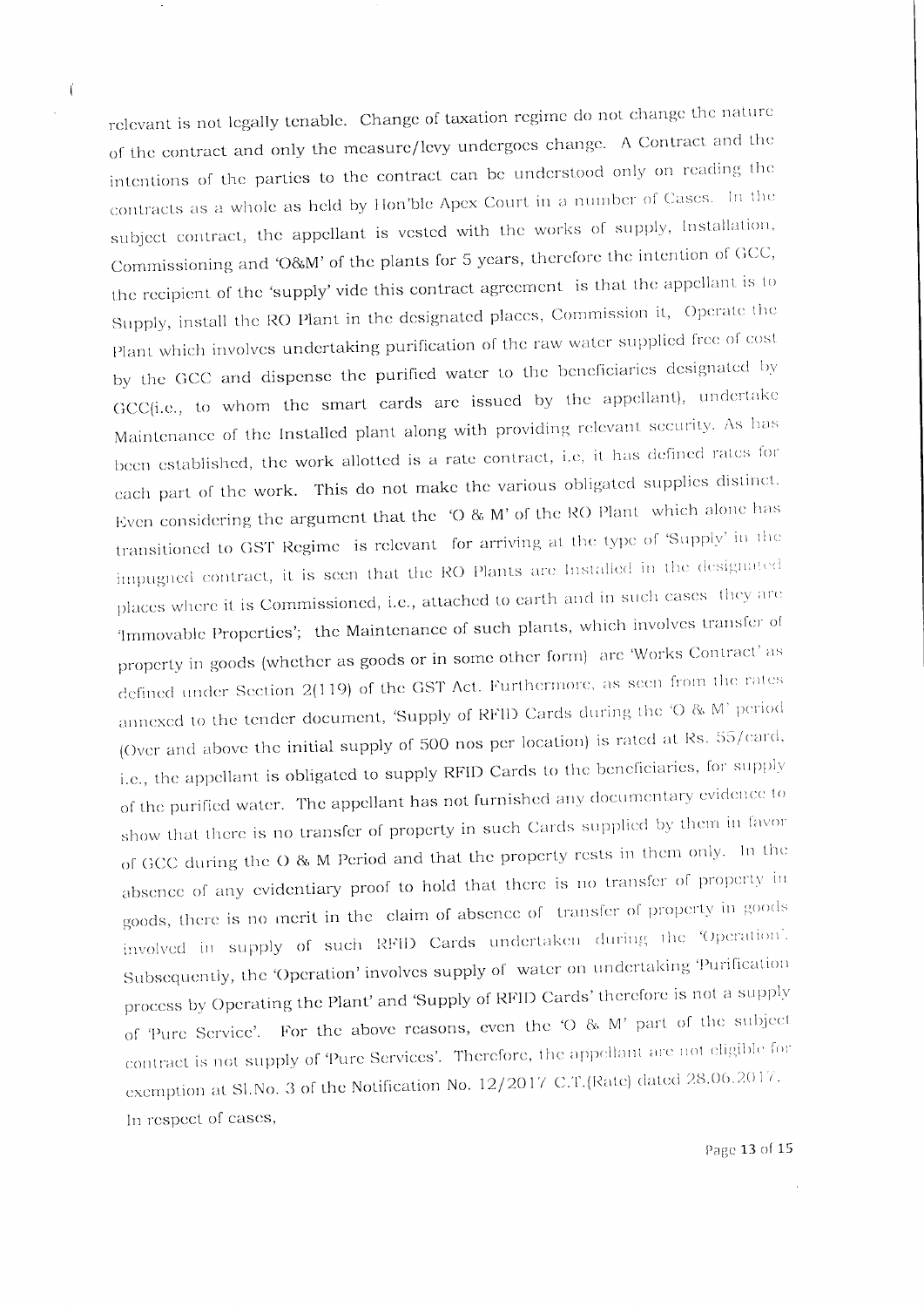$(ii)$ Where both works, viz., the supply, installation and commissioning and  $O$  & M was being undertaken by the appellant after 01.07.2017, under distinct contracts awarded.

 $(iii)$ Where only O & M work was awarded to the appellant after 01.07.2017, in respect of existing RO plants.

The issue in (ii) is a Composite Supply involving 'Supply, Installation, Commissioning of the RO Plants and undertake 'O & M' of such Plant' both being undertaken in the GST Regime. The supply is a 'Composite Supply of Works' Contract' and not a 'Pure Service', therefore the exemption at Sl.No.3 of Notification No. 12/2017 C.T.(Rate) dated 28.06.2017 is not available in such situations.

In respect of issue at (iii), during the ' $O$  &  $M'$  also, it is held that the Maintenance of the RO Plant (which is an immovable property) involving transfer of property in goods is a 'Works Contract' and there is transfer of property in goods in the form of 'RFID cards' issued during the 'O & M ' Period as a part of Operation of the Plant and therefore also, the exemption at  $S1.No.3$  of Notification No. 12/2017-C.T.(Rate) dated 28.06.2017 is not available in such situations.

10. In light of the above, it is held that

The issue is not answered and is deemed to be that no ruling is issued under Section 101(3) of the CGST/TNGST Act 2017 because of the divergence of opinion between both the Members.

-lo

TOUR)

Principal Secretary/ Commissioner of Commercial Taxes, Tamil Nadu/Member, AAAR, TN.

(M.V.S. CHOUDARY) Chief Commissioner of GST & Excise Chennai Zone/Member, AAAR, TN

 $\overline{(\ }$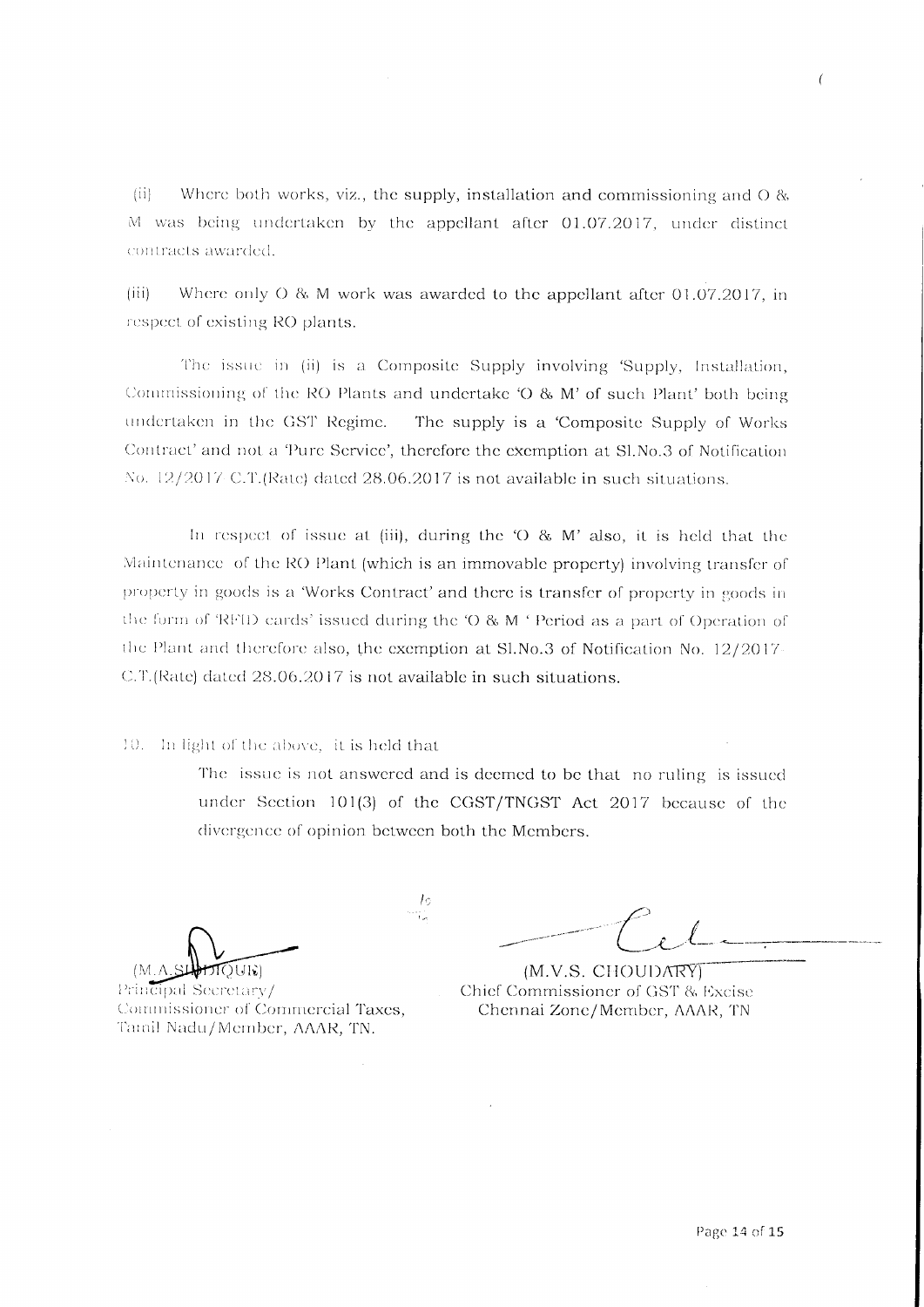$\mathrm{T}_\mathrm{O}$ Tvl. M/s. Unique Aqua Systems, No.26, Sri Sakthi Nagar Main Road, Opp to Metro Rail Pillar 93, Arumbakkam, Chennai-600106

 $// By RPAD //$ 

E.Mail: uniqueaquasystems@gmail.com mail@swamyassociates.com

Copy to:

 $\overline{(}$ 

- 1. The Principal Chief Commissioner of GST & Central Excise, No. 26/1, Mahatma Gandhi Road, Nungambakkam, Ch - 600 034.
- 2. The Principal Secretary/The Commissioner of Commercial Taxes/Member, II Floor, Ezhilagam, Chepauk, Chennai 600 005.
- 3. The Commissioner of GST & Central Excise, Chennai(North) No. 26/1, Mahatma Gandhi Road, Nungambakkam, Chennai - 600 034
- 4. Assistant commissioner (ST) Arumbakkam Assessment Circle. F 50, 181 Avenue, Anna Nagar (East) Chennai 600102

5. Master File / spare